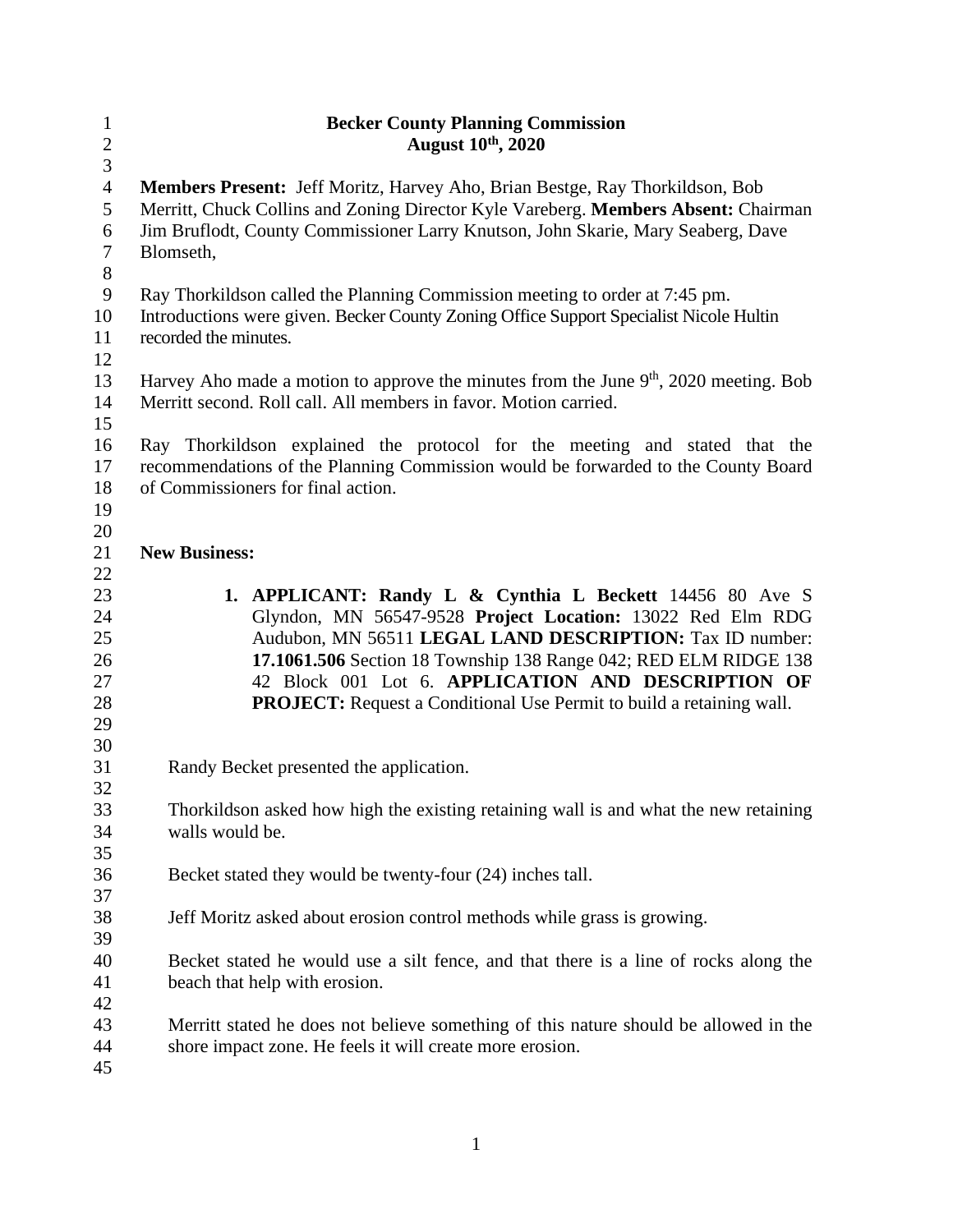**MOTION: Moritz motioned to approve the application as submitted. Aho second. Roll Call. Collins, Bestge, Moritz, Aho, Thorkildson in favor; Merritt opposed. Motion carried. 2. APPLICANT: Brian L Johnson & Julie A Johnson** 28191 Mountain Rd Detroit Lakes, MN 56501 **Project Location:** 16747 Highland Dr Detroit Lakes, MN 56501 **LEGAL LAND DESCRIPTION:** Tax ID number: **08.0628.000** Section 36 Township 139 Range 041; 208' x 208' IN SW COR OF NW1/4 of NW1/4. **APPLICATION AND DESCRIPTION OF PROJECT:** Request a Conditional Use Permit to operate a youth group facility. Paul White presented the application on behalf of Brian & Julie Johnson. White shared the design for a desired building. White stated that they need a building to accommodate the busiest nights of group, which 66 consists of approximately sixty  $(60)$  – seventy  $(70)$  kids and ten  $(10)$  – fifteen  $(15)$  adults 67 for high school and approximated forty  $(40)$  middle school aged kids. Aho asked how long the group has been in Detroit Lakes. White stated since 1974. Pete Paulson with Young Life spoke about the strong community support this group has received over the years and said he would like it to be a place that other youth groups could utilize as well. 76<br>77 Dan Holzgrove spoke about his own children's experience with the program, stating he feels it would be an asset for the community. Rick Dehaan, a neighbor, asked how big the building will be and how many cars would be allowed on that lot. Vareberg said the lot is exactly an acre, and the proposed building is 4178 square feet. Dehaan requested that this building not be put up there since there is older-American housing and single-family developments in that area. Barb Dehaan, a neighbor to the North of this property expressed concerned about the amount of activity that will be taking place, and where cars will be parked. She also asked who will overlook any rental space to other organizations. Dehaan stated, that she supports the organization, but does not feel this is a good location for it.